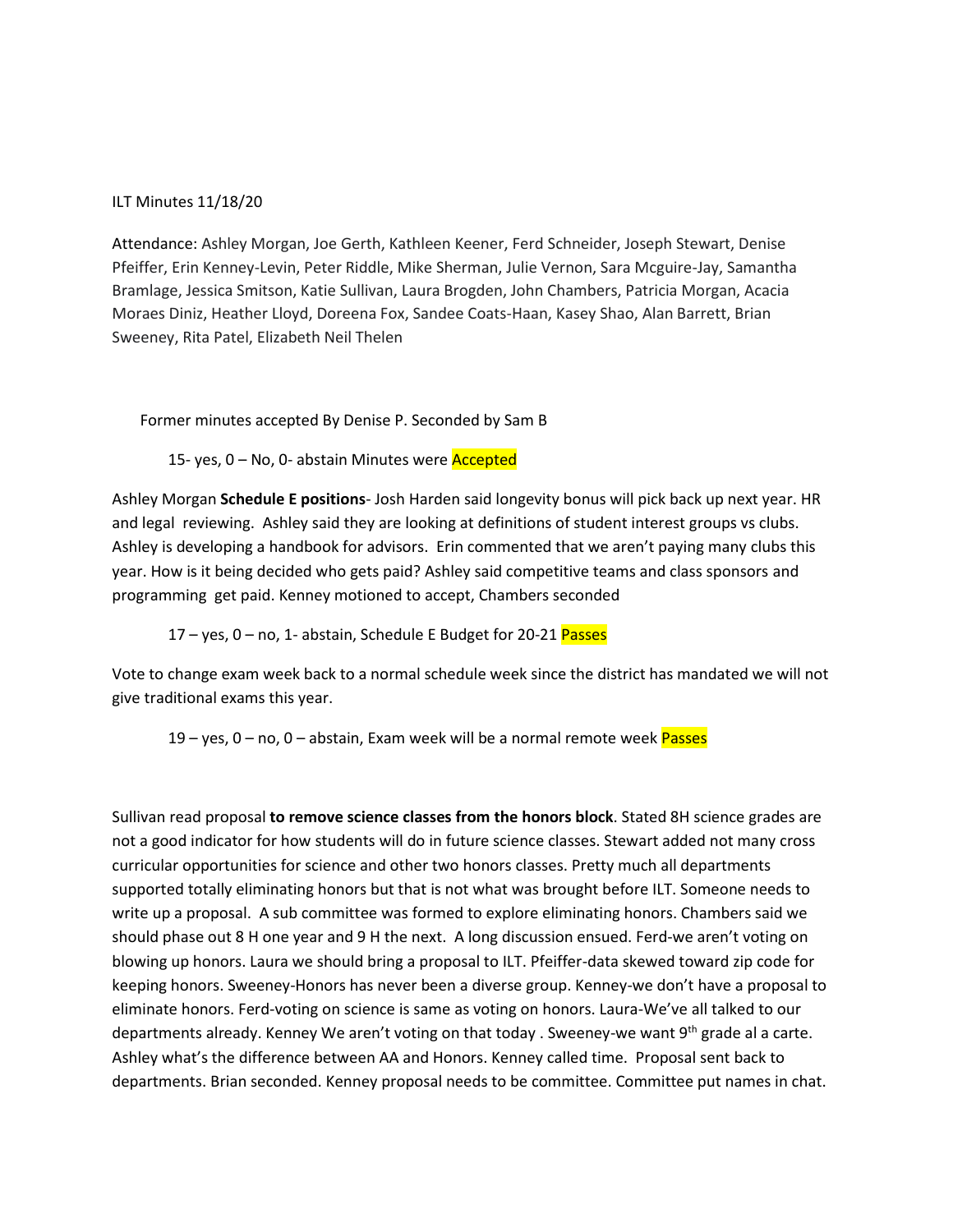Vote to send Science proposal back to departments.

Yes- 16, No - 0, Abstain - 1, Proposal will go back to Departments.

Volunteers to be on the committee - Katelyn Sullivan, Laura Brogden, Joseph Stewart, Denise Pfeiffer, Jessica Smitson, Sara Mcguire-Jay, Brian Sweeney, John Chambers, Acacia Moraes Diniz, Sara Mcguire-Jay

Ferd read proposal **to bring back Physics AA to curriculum**. Pfeiffer opposed essentially because the state standards have turned the class into a plug and play class. Students should learn the concepts. AP physics 1 hasn't even been around a full year. We should give it a chance. Kenney- some kids might want a plug and chug class. (I missed a lot here as I was dealing with a home crisis) Kenney-Levin send back to departments Pfeiffer 2<sup>nd</sup> voted back to departments.

Addition Kenney-Levin and Pfeiffer: Since this section of the document doesn't not fully capture the Science departments view of this proposal, in addition to the minutes we are submitting an explanation their point of view.

Yes  $-$  15, No  $-$  0, Abstain  $-$  0, Proposal will go back to Departments.

Stewart **AP policy- Should students taking AP courses be required to take the AP exam**? Pfeiffer science says take test, math-take weight away if they don't take test, health-take weight off if no test, MEL take weight off, sarah mg social studies says encourage kids to take test, fine arts-change weight, classics-handbook says test is required English- we want to be positive not punitive with exam grade. Sarah mj-not a wide spread problem. Counseling- not wide spread. If a kid doesn't want to take, why force them? Library-no punitive measures but encourage students to take exam.

Sara McGuire-Jay's additions to the minutes: What I actually said about the AP exams was that the Social Studies department supported those who didn't take the exam having it affect their exam grade, not the GPA.

Pfeiffer –move to end meeting

Kenney-Levin Lots to discuss see you in December.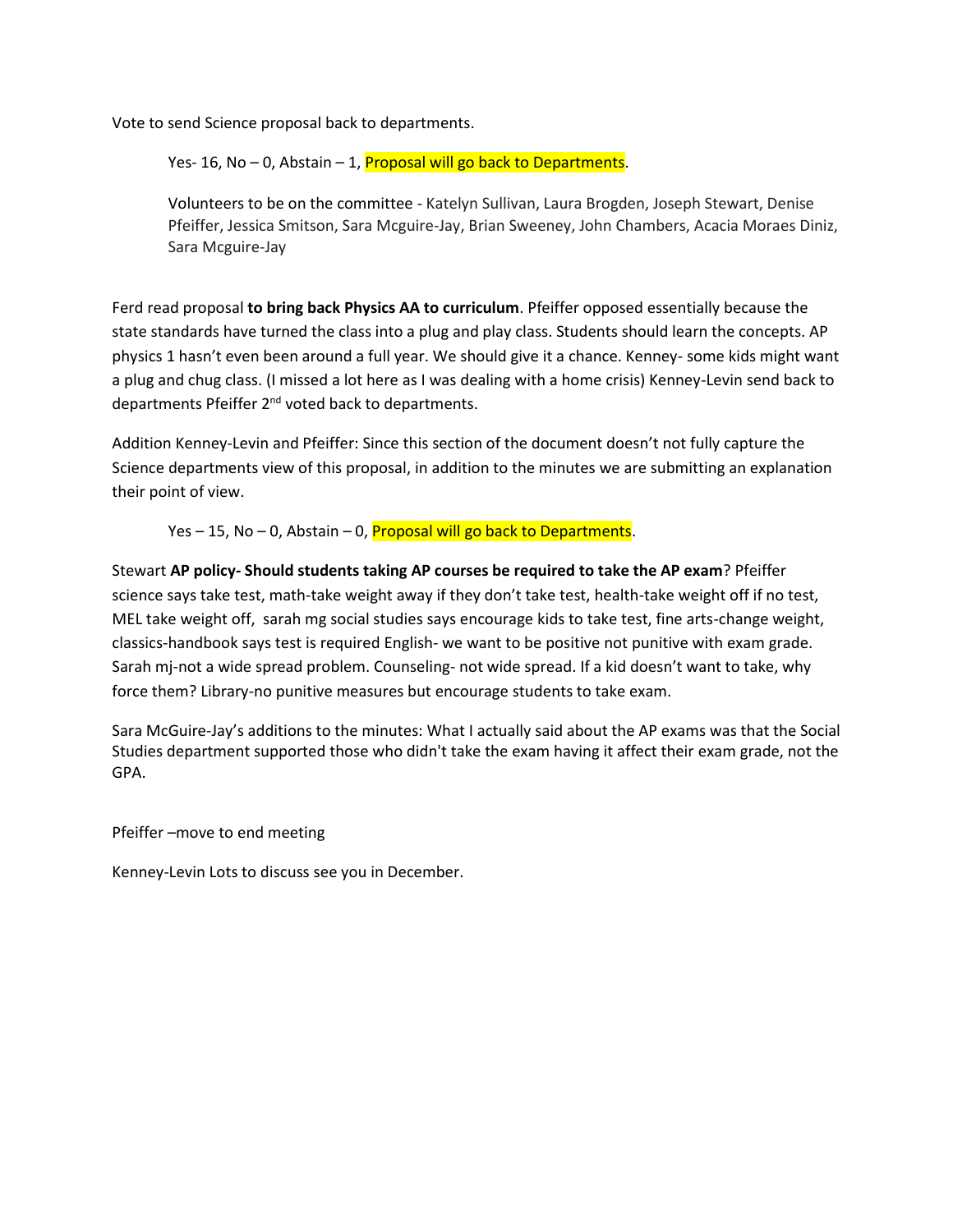### **Why AP Physics 1 is the Best Introduction Course for Walnut Hills Students**

While the science department recognizes the fear that the name AP Physics strikes in students, parents, and some staff members, we feel strongly that AP Physics 1 is the best introductory course for our students. We give our explanation in the rationale below. We hope that you will take the time to read this document thoroughly, so you can join us in our quest to alleviate fear of this course. It is based on sound pedagogical principles and the expectation that all students can succeed. We also respectfully ask that if you cannot take the time to read the document thoroughly, that you defer to the judgement of those who have been teaching physics collectively for over 50 years.

## Reason 1: A course based on the Ohio Learning Standards and Model Curriculum for Science<sup>1</sup> contains more content than the College Board's AP Physics 1 Curriculum<sup>2</sup>.

Any proposed Physics AA course would theoretically need to follow the Ohio Learning Standards and Model Curriculum for Science. A comparison of these standards with the AP standards should be made before proposing that course. You can find the full version of both at the links below.

While both courses are an algebra based treatment of physics, the high school Physics standards include everything in AP Physics 1, plus nuclear physics, electromagnetic waves, and magnetism. All three of those topics were moved to AP Physics 2 when Physics B course was split over 2 years (in Fall of 2014). To meet the state standards for physics, the course would have to be ACCELERATED to add these topics, not move at a slower pace. It is a false assumption that because the course being offered does not have an AP exam at the end that it would automatically be a less challenging course.

A side by side sample pacing guide is shown below. Please note that the additional time for each topic in the AP Physics 1 course is not there to allow for more minutiae, rather it is there to allow students to work slowly to develop a deeper conceptual understanding.

<sup>1</sup> **Ohio's Learning Standards and Model Curriculum for Science – Physics (pp. 328-357)** http://education.ohio.gov/getattachment/Topics/Learning-in-Ohio/Science/Ohios-Learning-Standards-and-MC/SciFinalStandardsMC0 60719.pdf.aspx?lang=en-US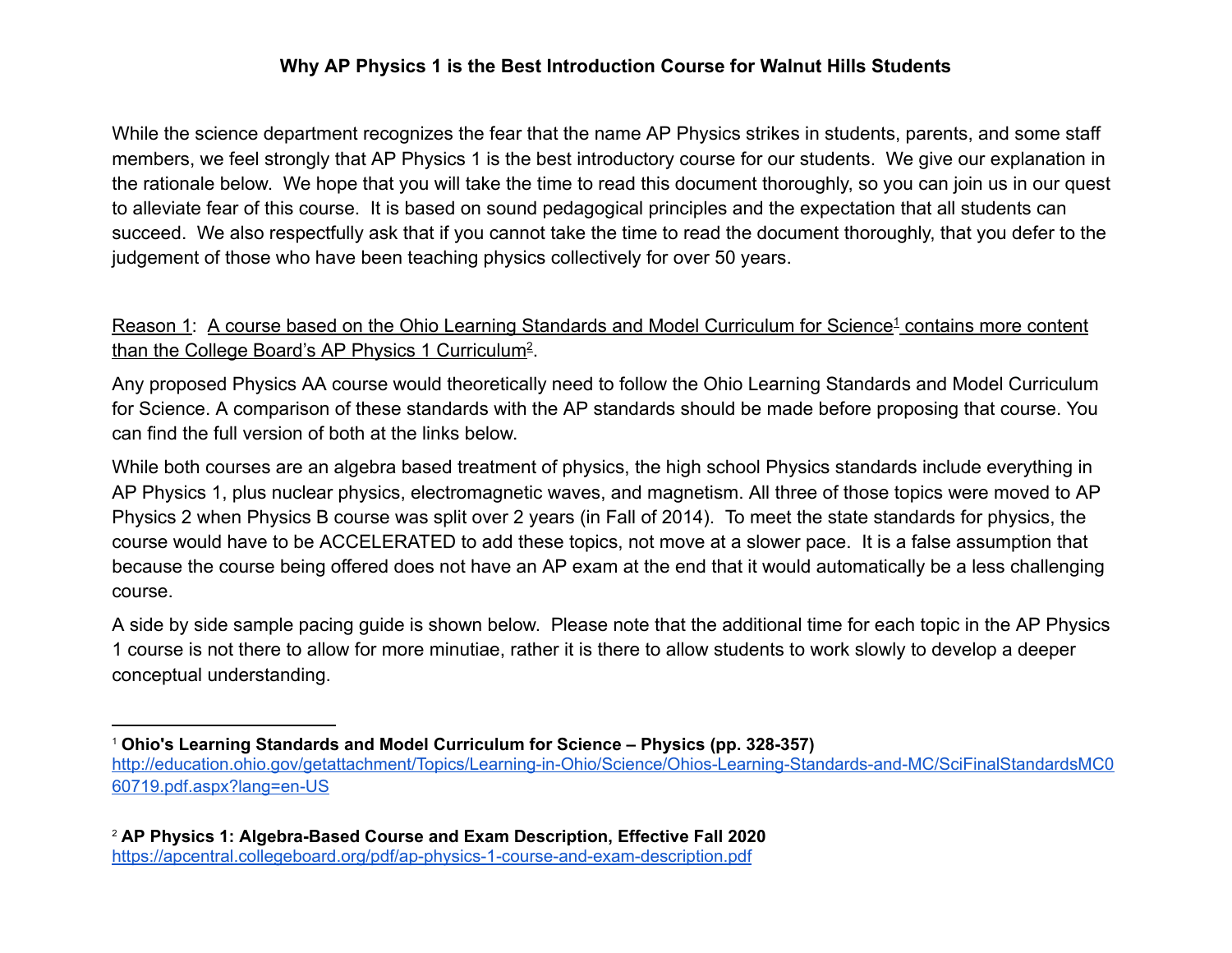| AP Physics 1        |                              |  | <b>Ohio Standards Physics</b> |                                                |  | AP Physics 1        |                         |                  | <b>Ohio Standards Physics</b> |                              |
|---------------------|------------------------------|--|-------------------------------|------------------------------------------------|--|---------------------|-------------------------|------------------|-------------------------------|------------------------------|
| <b>Semester One</b> |                              |  |                               |                                                |  | <b>Semester Two</b> |                         |                  |                               |                              |
| <b>Quarter 1</b>    |                              |  | <b>Quarter 1</b>              |                                                |  | <b>Quarter 3</b>    |                         |                  | <b>Quarter 3</b>              |                              |
| $\mathbf{1}$        | <b>Constant Speed</b>        |  | $\mathbf{1}$                  | <b>Constant Speed</b>                          |  | 1                   | Momentum                |                  | $\mathbf{1}$                  | Electrostatics               |
| 2 <sup>1</sup>      |                              |  | $\overline{2}$                |                                                |  | $\overline{2}$      |                         |                  | $\overline{2}$                |                              |
| $\mathfrak{S}$      | <b>Constant Acceleration</b> |  | 3                             | <b>Constant Acceleration</b><br>Forces, Static |  | 3                   |                         |                  | $\overline{3}$                |                              |
| $\overline{4}$      |                              |  | $\overline{4}$                |                                                |  | $\overline{4}$      | Rotation                |                  | 4                             | <b>Magnetism</b>             |
| $5\phantom{.0}$     |                              |  | 5                             |                                                |  | 5                   |                         |                  | 5                             |                              |
| 6                   |                              |  | $6\phantom{1}$                |                                                |  | 6                   |                         |                  | 6                             |                              |
| $\overline{7}$      | <b>Forces, Static</b>        |  | $\overline{7}$                | Forces, Dynamic                                |  | $\overline{7}$      | <b>Circuits</b>         |                  | $\overline{7}$                | <b>Mechanical Waves</b>      |
| $\boldsymbol{8}$    |                              |  | 8                             |                                                |  | 8                   |                         |                  | $\boldsymbol{8}$              |                              |
| $9\,$               |                              |  | 9                             |                                                |  | 9                   |                         |                  | 9                             |                              |
| <b>Quarter 2</b>    |                              |  | <b>Quarter 2</b>              |                                                |  | <b>Quarter 4</b>    |                         | <b>Quarter 4</b> |                               |                              |
| $\mathbf{1}$        |                              |  | $\mathbf{1}$                  | Energy                                         |  | $\mathbf 1$         | <b>Electrostatics</b>   |                  | $\mathbf{1}$                  |                              |
| $\overline{2}$      | Forces, Dynamic              |  | $\overline{2}$                | Momentum                                       |  | $\overline{2}$      | <b>Mechanical Waves</b> |                  | $\overline{2}$                | <b>Electromagnetic Waves</b> |
| $\mathfrak{S}$      |                              |  | 3                             |                                                |  | 3                   |                         |                  | 3                             |                              |
| $\overline{4}$      |                              |  | 4                             |                                                |  | $\overline{4}$      |                         |                  | $\overline{4}$                |                              |
| $5\phantom{.}$      | Energy                       |  | 5                             | Rotation                                       |  | 5                   | Review                  |                  | 5                             |                              |
| 6                   |                              |  | 6                             |                                                |  | 6                   |                         |                  | 6                             | <b>Nuclear Physics</b>       |
| $\overline{7}$      |                              |  | $\overline{7}$                | <b>Circuits</b>                                |  | $\overline{7}$      | AP Exams                |                  | $\overline{7}$                |                              |
| 8                   |                              |  | $\boldsymbol{8}$              |                                                |  | 8                   | AP Exams                |                  | 8                             | Review                       |
| 9                   | Exams                        |  | 9                             | Exams                                          |  | 9                   | Exams                   |                  | 9                             | Exams                        |

# Reason 2: The AP Physics 1 curriculum is better pedagogy based on the most current physics education research.

The College Board discontinued the AP Physics B course in the spring of 2014. There was a general recognition that it covered too many topics in a shallow manner. It did not result in deep, conceptual understanding. They replaced the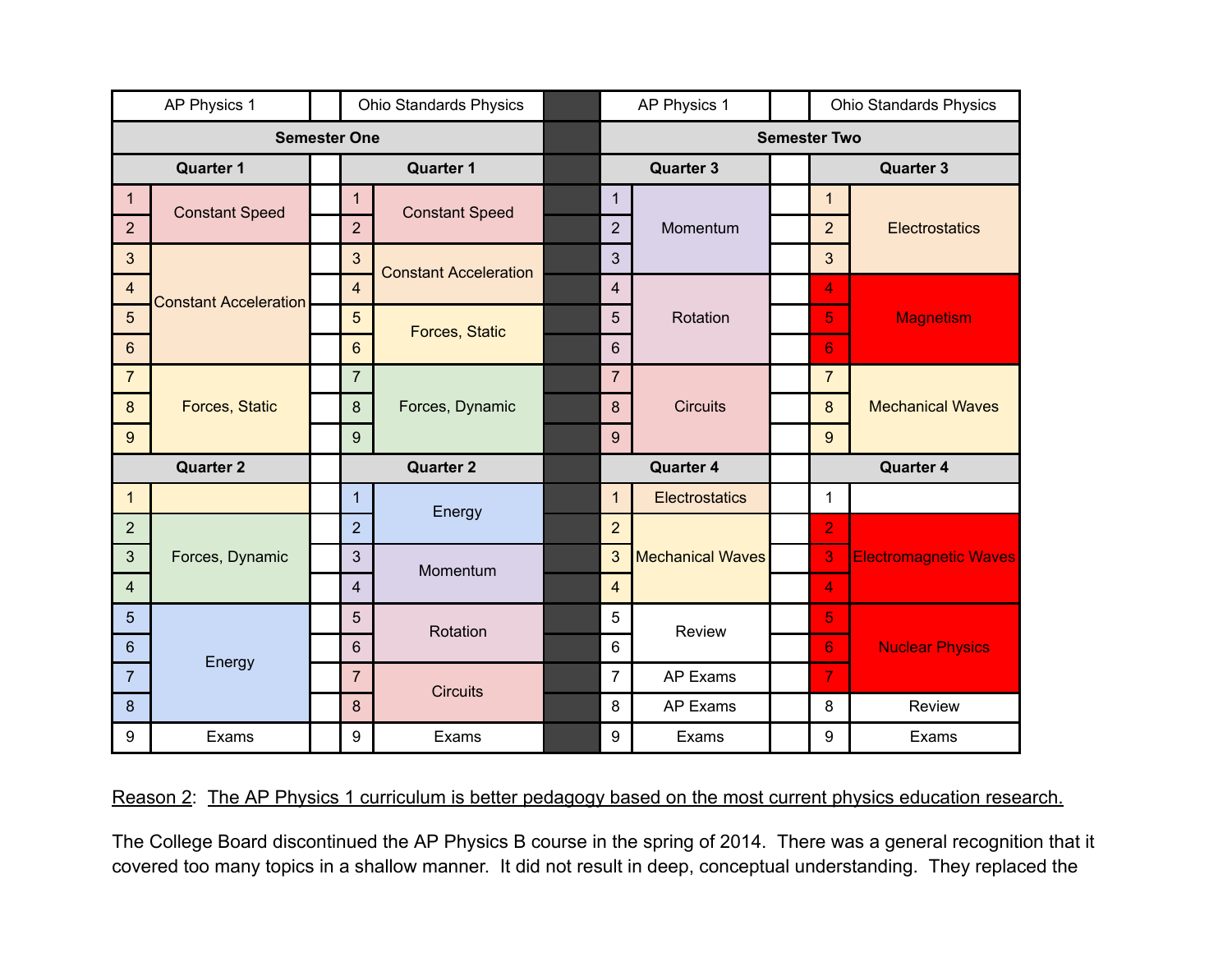course with two consecutive year courses, AP Physics 1 and AP Physics 2. Much less material is covered in both of these individual courses than in their predecessor. The course and test are both designed based on the best practices as determined by the most prominent physics education movements, the Physics by Inquiry movement led by the Washington's Physics Education Group $^3$  and the American Modeling Teachers Association $^4$ .

AP Physics 1 is driven by critical thinking taught through student learning through labs and other hands-on experiences. These labs are likely different from what you experienced in your school days where you likely learned about a topic via lecture, then performed a cookbook lab to confirm the idea. Instead, students perform a paradigm lab at the beginning of a unit to develop a physical model for the phenomena they observe. For example, students plot the motion of a toy car to determine that objects with constant velocity have linear position versus time graphs and that displacement is velocity times duration. No one has to memorize that steeper graphs equal faster motion because they discover this for themselves. The old method of presenting an equation, then having students plug and chug to solve problems is universally recognized in the physics education community as not how students learn. However, teaching the course at the pace of the Ohio standards would require reliance on plug and chug techniques. It would force students to memorize a bunch of equations that would appear to them as completely unrelated concepts.

### Reason 3: The reason AA Physics was created is no longer valid.

Walnut Hills AP Physics C and AP Physics 1&2 (formerly B) have been double bell courses for at least 30 years. As a double bell course, many students could not fit physics into their busy schedule, Physics AA was created to solve that problem.

After the College Board discontinued the B course, Walnut Hills was probably the only school in the country to teach AP Physics 1 and 2 together in a single year. This was at cross purposes to what the College Board was trying to achieve by creating the new courses and not consistent with how students learn physics (see above). It was agreed that it would be better for the students to have AP Physics 1 as a year long course and AP Physics 2 as a year long course. These courses are now taught as single bell courses. This eliminated the scheduling issue that originally necessitated AA Physics. As it was a better pedagogically designed course and slightly easier than AA Physics, we no longer saw the need to have both courses.

<sup>&</sup>lt;sup>3</sup> https://sites.google.com/uw.edu/uwpeg/curricula/physics-by-inquiry

<sup>4</sup> https://www.modelinginstruction.org/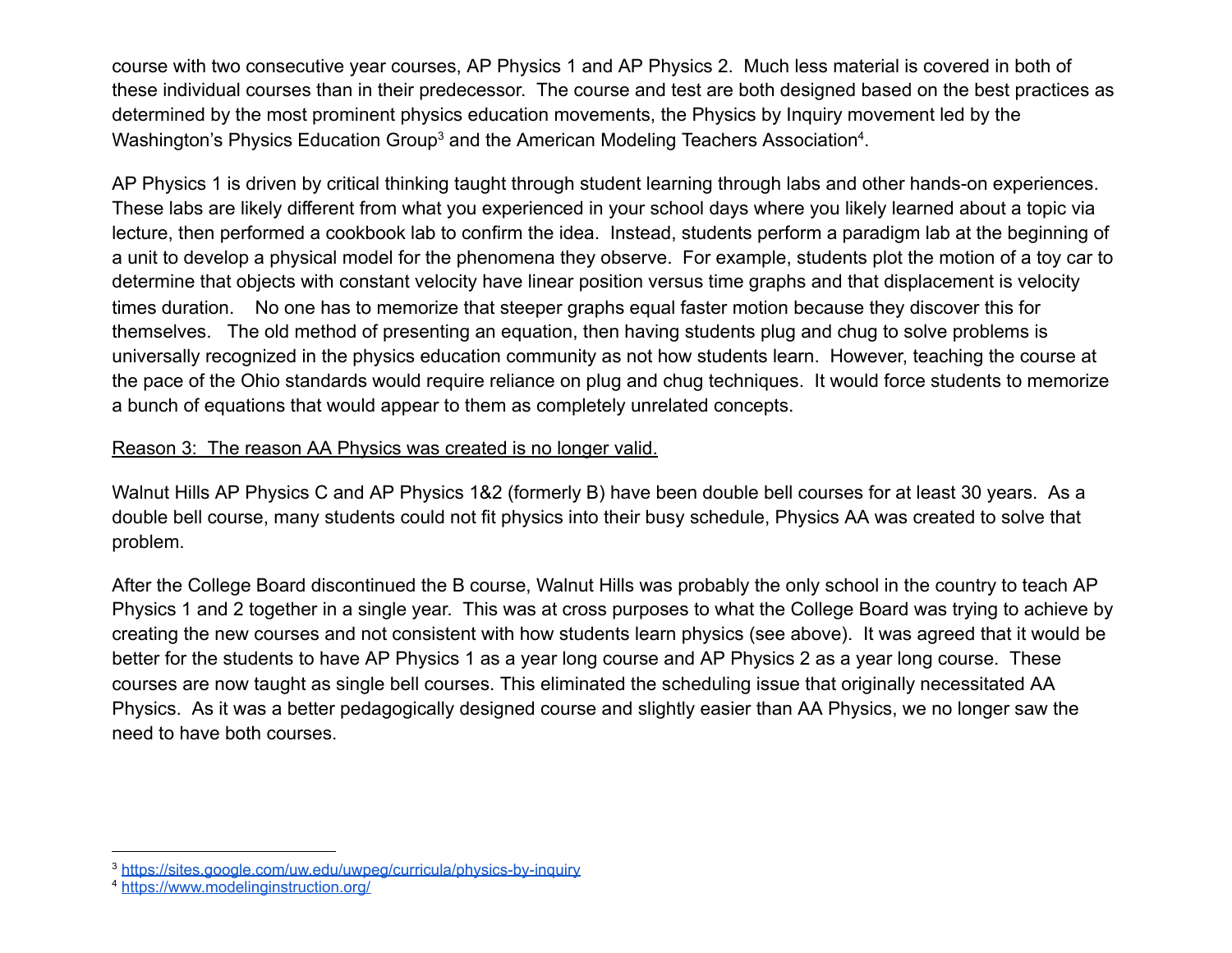#### Reason 4: We have not completed even a single normal year with the new physics courses.

The new (to Walnut) AP Physics 1 course has not had a full normal year. Last year was the first time the course was taught at Walnut. We ended the course in quarantine. This school year began with remote learning. There is no evidence that this will change any time soon. If it is difficult for students to learn material in a new environment in isolation, it is even more difficult in a course that has been designed to teach through hands-on, conceptual labs. So, it is not fair to judge student perception of the course in this environment.

The number of students taking any high school physics class has stayed relatively stable as we transitioned from AA Physics to AP Physics 1. In fact, the first year that the change occurred, we had to add two additional sections of physics. The numbers are down slightly this year, but it is doubtful that is a statistically significant change. Furthermore with fully remote learning, many of the students who would normally take physics are choosing to take mostly CCP courses to take advantage of the tuition cost savings.

Reason 5: WHHS's eighth grade students take High School Physical Science (not science 8 which is taught across the district), which teaches foundational material for all chemistry and AP Physics courses."

While our eighth grade students do take a course called Science 8, the standards that are taught in the class align with the Ohio standards for high school Physical Science. This course acts as an introduction to physics and chemistry, spending about a semester on each subject. The science junior high program is set this way because ( **1** ) the students are capable of that introductory high school level work as eighth graders (Physical Science is typically taught to ninth or tenth graders across the district) and (2) it prepares students for high school level classes like Chemistry, Chemistry AA, and AP Physics. Students already have the fundamentals of these subject areas, which puts them in a great place for success in their advanced coursework.

#### Additional Considerations:

- Chemistry and Chemistry AA reviews some Algebraic skills through the year that is used in AP Physics courses, continued use of applied math in science.
- One alternative is for students to take a CCP physics class if that lowers the pressure from AP. A disadvantage to this is if they do poorly in a CCP, it is on their college transcript unlike an AP test score.